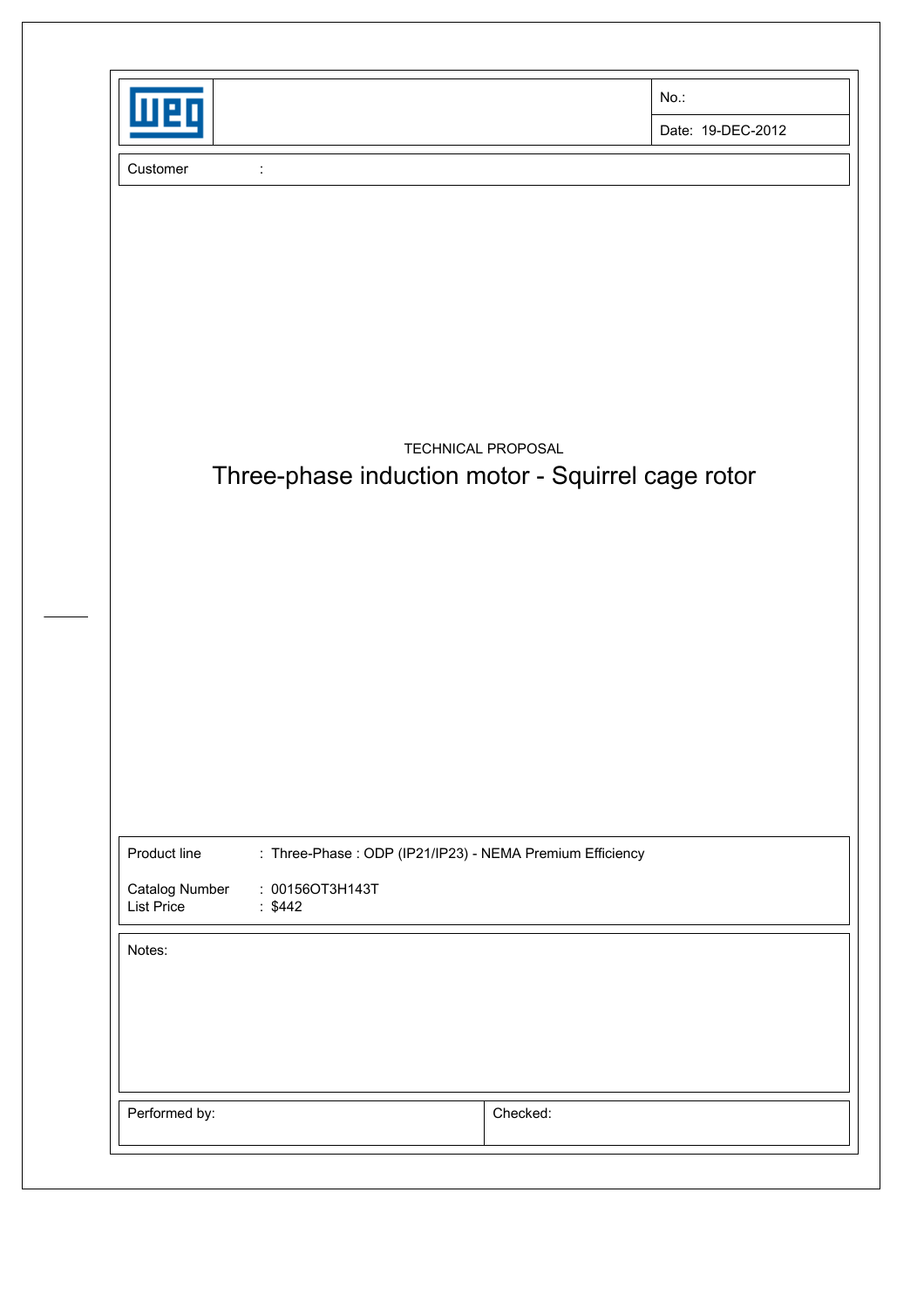

No.:

Date: 19-DEC-2012

## DATA SHEET

Three-phase induction motor - Squirrel cage rotor

Customer : the state of the state of the state of the state of the state of the state of the state of the state of the state of the state of the state of the state of the state of the state of the state of the state of the

Product line : Three-Phase : ODP (IP21/IP23) - NEMA Premium Efficiency

| Frame                                   |         | : E143/5T                   |         |              |                |
|-----------------------------------------|---------|-----------------------------|---------|--------------|----------------|
| Output                                  |         | $: 1.5$ HP                  |         |              |                |
| Frequency                               |         | : 60 Hz                     |         |              |                |
| Poles                                   |         | $\therefore$ 2              |         |              |                |
| Full load speed                         |         | 3430                        |         |              |                |
| Slip                                    |         | : 4.72%                     |         |              |                |
| Voltage                                 |         | : 575 V                     |         |              |                |
| Rated current                           |         | : $1.52A$                   |         |              |                |
| Locked rotor current                    |         | : $13.7A$                   |         |              |                |
| Locked rotor current (II/In)            |         | : 9.0                       |         |              |                |
| No-load current                         |         | : 0.800 A                   |         |              |                |
| Full load torque                        |         | $: 2.27$ lb.ft              |         |              |                |
| Locked rotor torque                     |         | $: 400 \%$                  |         |              |                |
| Breakdown torque                        |         | $: 350 \%$                  |         |              |                |
| Design                                  |         | $\therefore$ B              |         |              |                |
| Insulation class                        |         | : F                         |         |              |                |
| Temperature rise                        |         | : 80 K                      |         |              |                |
| Locked rotor time                       |         |                             |         |              |                |
| Service factor                          |         | $: 15s$ (hot)<br>: 1.15     |         |              |                |
| Duty cycle                              |         | : S1                        |         |              |                |
|                                         |         | : -20°C - +40°C             |         |              |                |
| Ambient temperature<br>Altitude         |         | : 1000                      |         |              |                |
|                                         |         | : IP21                      |         |              |                |
| Degree of Protection                    |         |                             |         |              |                |
| Approximate weight<br>Moment of inertia |         | : 38 lb<br>0.05126 sq.ft.lb |         |              |                |
| Noise level                             |         |                             |         |              |                |
|                                         |         | $---$                       |         |              |                |
|                                         | D.E.    | N.D.E.                      | Load    | Power factor | Efficiency (%) |
| Bearings                                | 6205 ZZ | 6204 ZZ                     | 100%    | 0.87         | 85.5           |
| Regreasing interval                     | $---$   | ---                         | 75%     | 0.80         | 85.5           |
| Grease amount                           | ---     | ---                         | 50%     | 0.70         | 82.5           |
|                                         |         |                             |         |              |                |
| Notes:                                  |         |                             |         |              |                |
|                                         |         |                             |         |              |                |
|                                         |         |                             |         |              |                |
|                                         |         |                             |         |              |                |
|                                         |         |                             |         |              |                |
|                                         |         |                             |         |              |                |
|                                         |         |                             |         |              |                |
|                                         |         |                             |         |              |                |
|                                         |         |                             |         |              |                |
|                                         |         |                             |         |              |                |
|                                         |         |                             |         |              |                |
|                                         |         |                             |         |              |                |
|                                         |         |                             |         |              |                |
| Performed by                            |         |                             | Checked |              |                |
|                                         |         |                             |         |              |                |
|                                         |         |                             |         |              |                |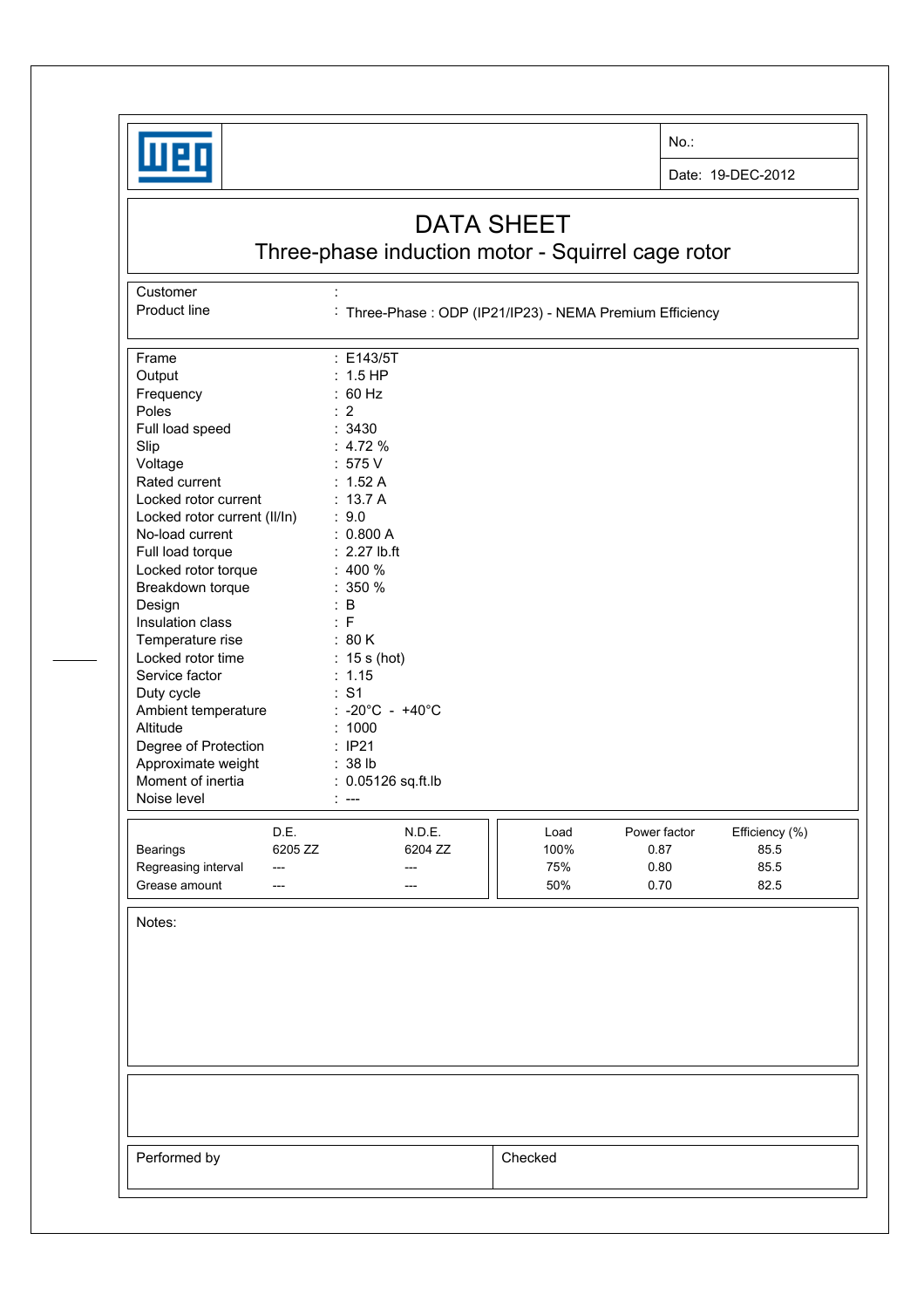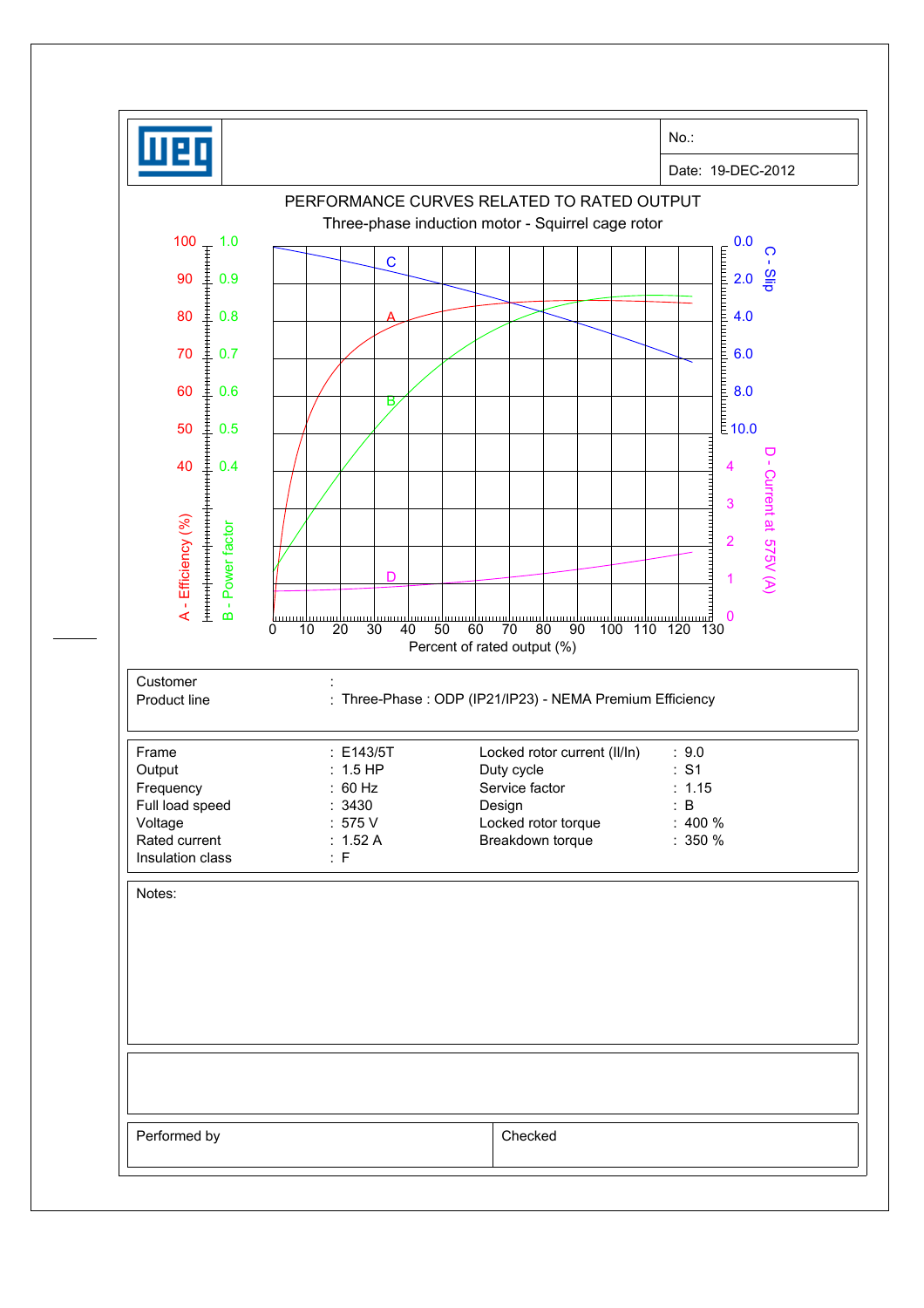| Date: 19-DEC-2012<br>CHARACTERISTIC CURVES RELATED TO SPEED<br>Three-phase induction motor - Squirrel cage rotor<br>5.0<br>10.0<br>$\overline{\mathbf{u}}$<br>$\Gamma$<br>$\mathbf B$<br>Current related to rated current (I/In)<br>4.5<br>9.0<br>8.0<br>4.0<br>A - Torque related to rated torque (C/Cn)<br>3.5<br>7.0<br>6.0<br>3.0<br>5.0<br>2.5<br>2.0<br>4.0<br>1.5<br>3.0<br>1.0<br>2.0<br>0.5<br>1.0<br>0.0<br>0.0<br>111111111<br><u>uuud</u><br>$\overline{20}$<br>30<br>0<br>10<br>40<br>50<br>60<br>80<br>90<br>100<br>70<br>Speed related to rated speed (%)<br>Customer<br>: Three-Phase : ODP (IP21/IP23) - NEMA Premium Efficiency<br>Frame<br>: E143/5T<br>Locked rotor current (II/In)<br>: 9.0<br>$: 1.5$ HP<br>: S1<br>Output<br>Duty cycle<br>: 60 Hz<br>Service factor<br>: 1.15<br>Full load speed<br>: 3430<br>: B<br>Design<br>:575V<br>Locked rotor torque<br>$: 400 \%$<br>Rated current<br>Breakdown torque<br>: $1.52 A$<br>$: 350 \%$<br>: F<br>Notes: |                  |  |  |  |  | No.: |  |
|-------------------------------------------------------------------------------------------------------------------------------------------------------------------------------------------------------------------------------------------------------------------------------------------------------------------------------------------------------------------------------------------------------------------------------------------------------------------------------------------------------------------------------------------------------------------------------------------------------------------------------------------------------------------------------------------------------------------------------------------------------------------------------------------------------------------------------------------------------------------------------------------------------------------------------------------------------------------------------------|------------------|--|--|--|--|------|--|
|                                                                                                                                                                                                                                                                                                                                                                                                                                                                                                                                                                                                                                                                                                                                                                                                                                                                                                                                                                                     |                  |  |  |  |  |      |  |
|                                                                                                                                                                                                                                                                                                                                                                                                                                                                                                                                                                                                                                                                                                                                                                                                                                                                                                                                                                                     |                  |  |  |  |  |      |  |
|                                                                                                                                                                                                                                                                                                                                                                                                                                                                                                                                                                                                                                                                                                                                                                                                                                                                                                                                                                                     |                  |  |  |  |  |      |  |
|                                                                                                                                                                                                                                                                                                                                                                                                                                                                                                                                                                                                                                                                                                                                                                                                                                                                                                                                                                                     |                  |  |  |  |  |      |  |
|                                                                                                                                                                                                                                                                                                                                                                                                                                                                                                                                                                                                                                                                                                                                                                                                                                                                                                                                                                                     |                  |  |  |  |  |      |  |
|                                                                                                                                                                                                                                                                                                                                                                                                                                                                                                                                                                                                                                                                                                                                                                                                                                                                                                                                                                                     |                  |  |  |  |  |      |  |
|                                                                                                                                                                                                                                                                                                                                                                                                                                                                                                                                                                                                                                                                                                                                                                                                                                                                                                                                                                                     |                  |  |  |  |  |      |  |
|                                                                                                                                                                                                                                                                                                                                                                                                                                                                                                                                                                                                                                                                                                                                                                                                                                                                                                                                                                                     |                  |  |  |  |  |      |  |
|                                                                                                                                                                                                                                                                                                                                                                                                                                                                                                                                                                                                                                                                                                                                                                                                                                                                                                                                                                                     |                  |  |  |  |  |      |  |
|                                                                                                                                                                                                                                                                                                                                                                                                                                                                                                                                                                                                                                                                                                                                                                                                                                                                                                                                                                                     |                  |  |  |  |  |      |  |
|                                                                                                                                                                                                                                                                                                                                                                                                                                                                                                                                                                                                                                                                                                                                                                                                                                                                                                                                                                                     |                  |  |  |  |  |      |  |
|                                                                                                                                                                                                                                                                                                                                                                                                                                                                                                                                                                                                                                                                                                                                                                                                                                                                                                                                                                                     |                  |  |  |  |  |      |  |
|                                                                                                                                                                                                                                                                                                                                                                                                                                                                                                                                                                                                                                                                                                                                                                                                                                                                                                                                                                                     |                  |  |  |  |  |      |  |
|                                                                                                                                                                                                                                                                                                                                                                                                                                                                                                                                                                                                                                                                                                                                                                                                                                                                                                                                                                                     |                  |  |  |  |  |      |  |
|                                                                                                                                                                                                                                                                                                                                                                                                                                                                                                                                                                                                                                                                                                                                                                                                                                                                                                                                                                                     |                  |  |  |  |  |      |  |
|                                                                                                                                                                                                                                                                                                                                                                                                                                                                                                                                                                                                                                                                                                                                                                                                                                                                                                                                                                                     |                  |  |  |  |  |      |  |
|                                                                                                                                                                                                                                                                                                                                                                                                                                                                                                                                                                                                                                                                                                                                                                                                                                                                                                                                                                                     |                  |  |  |  |  |      |  |
|                                                                                                                                                                                                                                                                                                                                                                                                                                                                                                                                                                                                                                                                                                                                                                                                                                                                                                                                                                                     | Product line     |  |  |  |  |      |  |
|                                                                                                                                                                                                                                                                                                                                                                                                                                                                                                                                                                                                                                                                                                                                                                                                                                                                                                                                                                                     |                  |  |  |  |  |      |  |
|                                                                                                                                                                                                                                                                                                                                                                                                                                                                                                                                                                                                                                                                                                                                                                                                                                                                                                                                                                                     |                  |  |  |  |  |      |  |
|                                                                                                                                                                                                                                                                                                                                                                                                                                                                                                                                                                                                                                                                                                                                                                                                                                                                                                                                                                                     | Frequency        |  |  |  |  |      |  |
|                                                                                                                                                                                                                                                                                                                                                                                                                                                                                                                                                                                                                                                                                                                                                                                                                                                                                                                                                                                     | Voltage          |  |  |  |  |      |  |
|                                                                                                                                                                                                                                                                                                                                                                                                                                                                                                                                                                                                                                                                                                                                                                                                                                                                                                                                                                                     | Insulation class |  |  |  |  |      |  |
|                                                                                                                                                                                                                                                                                                                                                                                                                                                                                                                                                                                                                                                                                                                                                                                                                                                                                                                                                                                     |                  |  |  |  |  |      |  |
|                                                                                                                                                                                                                                                                                                                                                                                                                                                                                                                                                                                                                                                                                                                                                                                                                                                                                                                                                                                     |                  |  |  |  |  |      |  |
|                                                                                                                                                                                                                                                                                                                                                                                                                                                                                                                                                                                                                                                                                                                                                                                                                                                                                                                                                                                     |                  |  |  |  |  |      |  |
|                                                                                                                                                                                                                                                                                                                                                                                                                                                                                                                                                                                                                                                                                                                                                                                                                                                                                                                                                                                     |                  |  |  |  |  |      |  |
|                                                                                                                                                                                                                                                                                                                                                                                                                                                                                                                                                                                                                                                                                                                                                                                                                                                                                                                                                                                     |                  |  |  |  |  |      |  |
|                                                                                                                                                                                                                                                                                                                                                                                                                                                                                                                                                                                                                                                                                                                                                                                                                                                                                                                                                                                     |                  |  |  |  |  |      |  |
|                                                                                                                                                                                                                                                                                                                                                                                                                                                                                                                                                                                                                                                                                                                                                                                                                                                                                                                                                                                     |                  |  |  |  |  |      |  |
|                                                                                                                                                                                                                                                                                                                                                                                                                                                                                                                                                                                                                                                                                                                                                                                                                                                                                                                                                                                     |                  |  |  |  |  |      |  |
| Checked                                                                                                                                                                                                                                                                                                                                                                                                                                                                                                                                                                                                                                                                                                                                                                                                                                                                                                                                                                             | Performed by     |  |  |  |  |      |  |